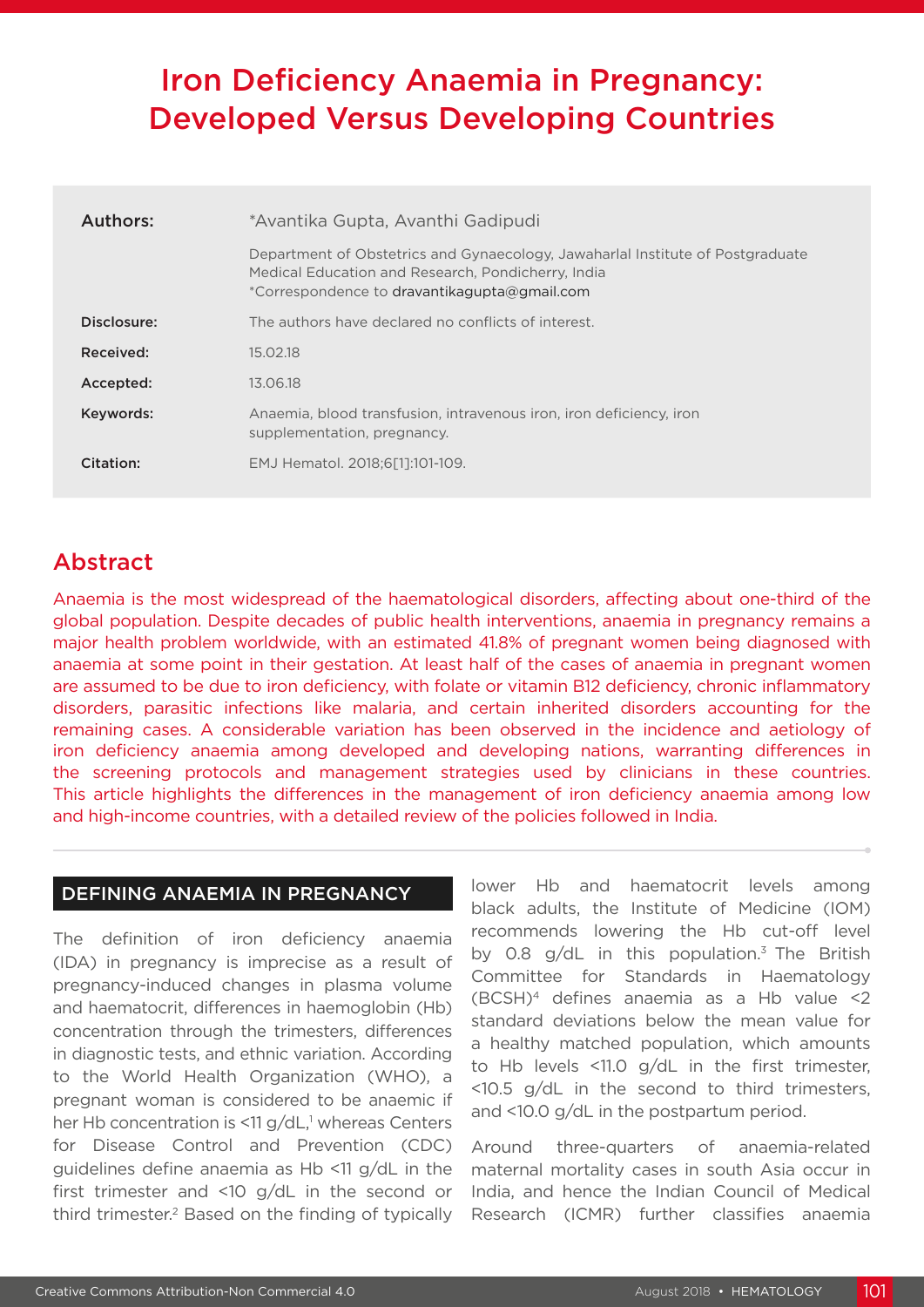in pregnancy according to grades of severity to aid in the triage of women requiring early intervention:<sup>5</sup> mild anaemia with Hb of 10.0–10.9 g/dL,moderate anaemia with Hb of 9.9–7.0 g/dL, severe anaemia with Hb of 6.9–4.0 g/dL, and very severe anaemia with Hb of <4.0 g/dL.

# PATHOPHYSIOLOGY OF IRON DEFICIENCY ANAEMIA IN PREGNANCY

Physiological or dilutional anaemia of pregnancy is observed in healthy pregnant women as a result of a relatively greater expansion of plasma volume by 30–40% in comparison to a 20–25% raise in Hb mass and erythrocyte volume. This results in a modest decrease in Hb levels, creating a low viscosity state, which promotes oxygen transport to the placenta and fetus. Pregnancy significantly increases the demand for iron to balance the physiological requirements of increased haematocrit, developing the fetoplacental unit, and for losses during delivery and lactation. The Institute of Medicine (IOM) estimated that the total iron loss associated with pregnancy and lactation is approximately 1,000 mg and has recommended a daily dietary allowance for iron in pregnancy of 27 mg instead of the 8 mg required for the nonpregnant adult population.<sup>6</sup> If this recommended daily allowance of iron in pregnancy is not met, it results in women with depleted iron stores developing IDA.

Recent research into iron metabolism in humans has paved the way for the discovery of a novel peptide hormone, hepcidin, that acts as a homeostatic regulator of systemic iron concentration by controlling iron efflux into the plasma. Hepcidin levels in pregnant women are, in general, lower than in nonpregnant healthy women, and decrease as pregnancy advances, with the lowest levels of hepcidin observed in the third trimester.<sup>7</sup> With decreasing expression of hepcidin, there is an increased absorption of dietary iron and increased mobilisation of iron from body stores modulated by ferroportin. Inflammatory states, including pre-eclampsia, malaria infection, and obesity, have been associated with higher hepcidin during pregnancy compared to healthy controls, suggesting that maternal and fetal iron bioavailability could be compromised in these conditions.

# INCIDENCE OF IRON DEFICIENCY ANAEMIA IN DEVELOPED VERSUS DEVELOPING COUNTRIES

IDA remains the most common nutritional deficiency globally, with about 32 million pregnant women categorised as anaemic and about 0.75 million pregnant women categorised as severely anaemic.<sup>8</sup>

An analysis of National Health and Nutrition Examination Survey (NHANES) epidemiological data from the USA from 1999–2006 demonstrated an overall prevalence of IDA of nearly 18.0%. Iron deficiency was shown to increase from 6.9% to 14.3% to 28.4% across the three trimesters during pregnancy.<sup>9</sup> A multicentre cross-sectional study in the UK estimated a 24.4% prevalence of maternal anaemia at some stage of the antenatal period.10

A systematic analysis of populationrepresentative data of Hb concentration and the prevalence of total and severe anaemia for 1995–2011 reported the prevalence of anaemia in pregnancy as 14.0% in high-income regions and 23.0% in central and eastern Europe.<sup>11</sup> In contrast to these developed countries, about 53.0% of pregnant women in south Asia were diagnosed with anaemia, of whom 3.8% were found to be severely anaemic. Iron-amenable anaemia represented  $>70.0\%$  of these cases.<sup>11</sup> Insufficient quantity of iron-rich foods, poor environmental sanitation, unsafe drinking water, iron loss due to parasite load (e.g., malaria or intestinal worms), and adolescent anaemia, along with teenage pregnancies and repeated pregnancies in low resource countries, are the predominant causes for the disproportionately increased prevalence of IDA in pregnancy in these nations.

India is one of the countries with the highest prevalence of anaemia in the world. According to the Indian National Family Health Survey, the prevalence of IDA in pregnancy ranges from  $23.6-61.4\%$ <sup>12</sup> The incidence of IDA in India was estimated at 60.0% in the urban population and 69.0% in the rural population, and IDA resulted in approximately 326,000 maternal deaths with an associated disability-adjusted life years of 12,497,000.13 Diverse cultures, religions, food habits, lifestyles, and traditions pose a challenge to the implementation of various government health programmes in India.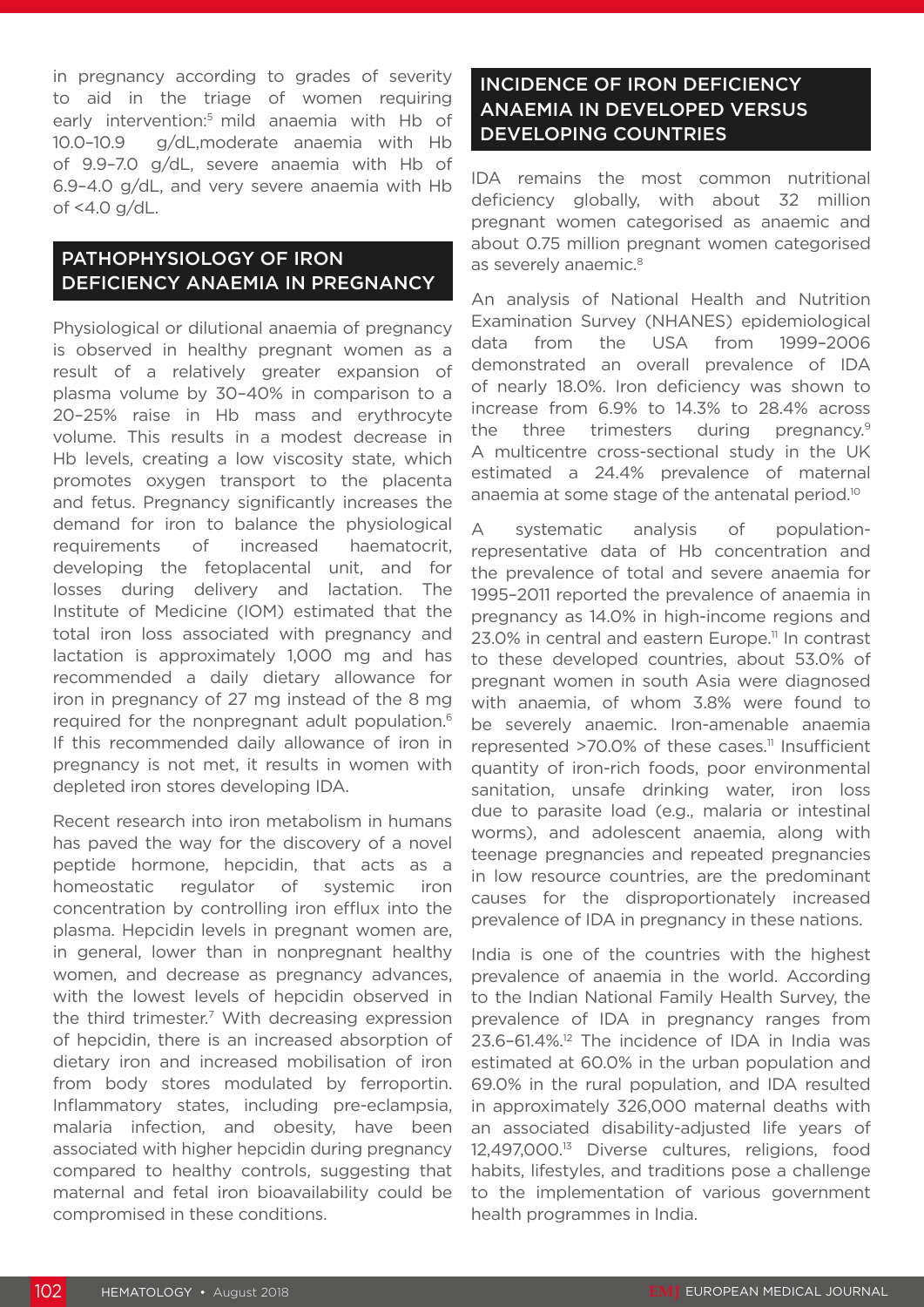The situation is no different in other Asian countries, like Pakistan, where in 2008 the prevalence of anaemia among pregnant women was estimated at 90.5%; of these women, 75.0% had mild anaemia and 14.8% had moderate anaemia.14 In the year 2000, a community-based sample of 336 pregnant women in the plains of Nepal showed that 72.6% of pregnant women were anaemic and 88.0% of cases of anaemia were associated with iron deficiency.<sup>15</sup>

# MATERNAL AND FETAL EFFECTS OF IRON-DEPENDENT ANAEMIA IN PREGNANCY

The existing literature shows that failure to meet the increased iron requirements in pregnancy may result in adverse maternal and fetal consequences. This is also supported by a comparative quantification of health risks by the WHO, which estimated that about 591,000 perinatal deaths and 115,000 maternal deaths worldwide can be attributed to IDA, either directly or indirectly.16 Furthermore, it was shown that correcting IDA of any severity reduces the risk of maternal death by about 20% for each 1 g/dL increase in Hb. In light of these findings, newer health policies need to focus on mild-to-moderate anaemia in pregnancy, in addition to severe anaemia, for a greater public health impact.

Iron deficiency in pregnancy causes maternal morbidity with increased risk of abortion, increased susceptibility to infection due to defective macrophage phagocytosis and lymphocyte replication, physical weakness, pre-eclampsia, preterm labour, heart failure, increased risk of postpartum haemorrhage due to impaired myometrial contractility resulting from hypoxia-induced enzymatic and cellular dysfunction, puerperal sepsis, and postnatal depression. According to a study by Lone et al.,<sup>17</sup> anaemia in pregnancy increases the risk of preterm birth 4.0-fold, low birth weight babies 2.2-fold, and low Apgar score in newborn babies 1.8-fold in comparison to nonanaemic women. Maternal iron depletion also reduces fetal iron stores and increases the risk of neonatal anaemia and perinatal morbidity. Correction of iron deficiency has proved to have beneficial effects on both the mother and the fetus. A meta-analysis by

Haider et al.<sup>18</sup> demonstrated a dose-response relationship between increasing doses of iron supplements and reduction in the incidence of low birth weight babies.

# SCREENING IN DEVELOPED COUNTRIES VERSUS DEVELOPING COUNTRIES

Strategies for anaemia screening may include a routine screening of all expectant mothers or targeted screening based on established risk factors, diagnostic tests, or risk assessment instruments. Though the need for antenatal screening is well established, countries differ from one another in their screening policies and criteria.

The U.S. Department of Veterans Affairs/ Department of Defence (VA/DoD) and CDC2 recommend that all pregnant women should be screened for anaemia at some point during pregnancy, irrespective of their risk stratification. The VA/DoD recommends screening during the first antenatal visit and is against routine repeat screening in asymptomatic pregnant women.19 In comparison, the American College of Obstetricians and Gynaecologists (ACOG) recommends routine screening of all pregnant women for anaemia and implementing iron therapy if IDA is confirmed.<sup>20</sup>

Australian guidelines recommend the screening of all pregnant women for anaemia at the time of booking and at 28 weeks. $21,22$  If the pregnant woman is at risk of thalassaemia or haemoglobinopathy, she will require additional investigations, such as Hb variant analysis and iron studies.

The IOM recommends that screening for anaemia should be reserved for high-risk pregnant women only, who need to be followed up during each trimester and at 4–6 weeks postpartum.3 The U.S. Preventive Services Task Force concluded that the current evidence is inadequate to assess the balance of benefits and harms of screening for IDA in pregnant women to prevent adverse maternal and fetal outcomes. It also stated that although there is insufficient evidence to prove the superiority of any screening tool, measurement of serum Hb or haematocrit levels may often be considered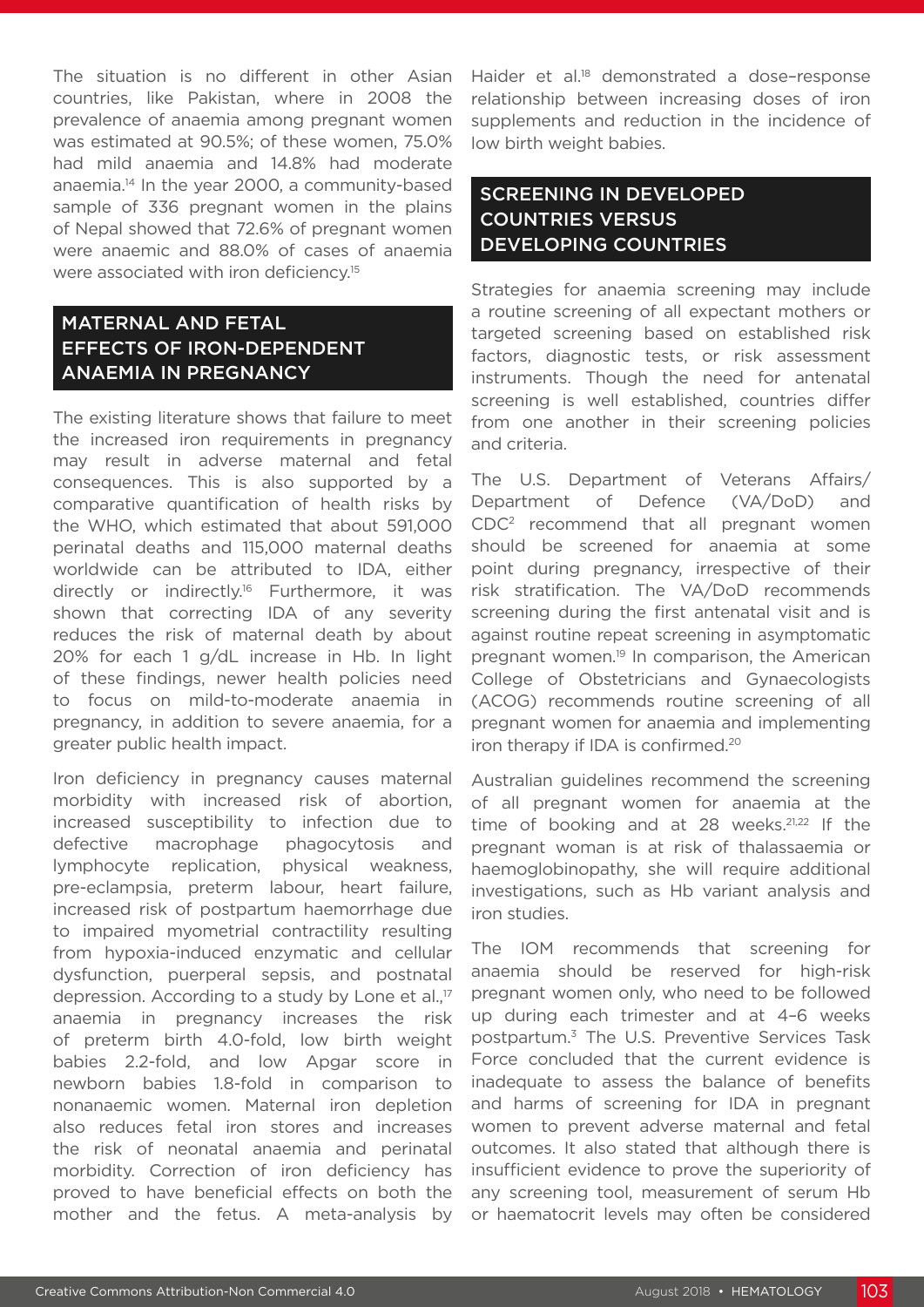as the first step used in primary care practice. The Canadian Task Force on Preventive Health Care, on the other hand, does not have a current recommendation for this topic.<sup>23,24</sup>

With >80% of antenatal women diagnosed with IDA, routine screening of all pregnant women is standard practice in India. Indian National Rural Health Mission (NRHM) guidelines recommend a compulsory Hb estimation for all pregnant women by the cyanmethaemoglobin method or by photocalorimeter at 14–16 weeks, followed by at 20–24 weeks, 26–30 weeks, and 30–34 weeks of pregnancy (a minimum of four Hb estimations). The interval between the Hb estimations should be a minimum of 4 weeks. The trigger point for referral to a more specialised institution would be a Hb level of ≤7 g/dL at 14 weeks, 20–24 weeks, and 26–30 weeks, or a Hb level of ≤9 g/dL at 30-34 weeks.<sup>25</sup>

#### WORK-UP

#### Clinical Symptoms and Signs

Symptoms and signs of IDA in pregnancy are usually nonspecific and mimic normal pregnancy changes, unless the anaemia is severe. Fatigue is the most common symptom, followed by varying degrees of pallor, lassitude, headache, palpitations, dizziness, dyspnoea, lack of concentration, and irritability. Pica develops in rare cases.

## Full Blood Count, Blood Film, and Red Cell Indices

A complete blood count is usually the primary step in the diagnosis of IDA. It is simple, rapid to perform, inexpensive, and helpful in the early prediction of IDA. A full blood count provides a complete blood picture, showing low Hb, mean cell Hb (MCH), mean cell volume (MCV), and mean cell Hb concentration (MCHC); a peripheral smear with presence of microcytic hypochromic red cells and characteristic 'pencil cells' or anisopoikilocytosis characterises IDA.

#### Red Cell Distribution Width

Increased red cell distribution width implies variance in the red blood cell (RBC) volume distribution, similar to a peripheral blood smear anisocytosis, and helps in

differentiating IDA from thalassaemia and other haemoglobinopathies. The sensitivity and specificity, respectively, of red cell distribution width in the diagnosis of IDA in pregnancy were reported by Sultana et al.26 as 97.4% and 83.2% and by Tiwari et al. $27$  as 72.8% and 82.4%.

#### Serum Ferritin

Measurement of serum ferritin accurately reflects iron stores and is commonly the first laboratory test to become abnormal as iron stores decrease. Serum ferritin values are not affected by recent iron ingestion and are generally considered the best parameter to assess deficient iron stores in pregnancy. A concentration <15 μg/L indicates iron depletion in all stages of pregnancy. Assessment of serum ferritin in pregnancy takes precedence over other investigations in women with suspected thalassaemia or haemoglobinopathy, in women whose anaemia fails to respond to a 2-week trial of oral iron, in women with multifactorial anaemia, and before any parenteral iron replacement.

## Serum Iron, Total Iron Binding Capacity, and Transferrin Saturation

Serum iron is an unreliable indicator of the iron available at the tissue level because of wide fluctuations in serum iron levels with recent ingestion of iron, infection, and diurnal rhythm. Total iron binding capacity is increased with iron deficiency and is an indirect measure of obtainability of iron-binding sites and transferrin levels.

#### Zinc Protoporphyrin

Zinc protoporphyrin levels increase when iron availability decreases as zinc is incorporated into the protoporphyrin ring instead of iron. Serum zinc protoporphyrin has the advantage of not being influenced by the plasma dilution and hence has greater sensitivity and specificity for iron depletion; however, this test is rarely performed because it is not readily available.

#### Bone Marrow Iron

A bone marrow sample stained for iron with Prussian blue has been considered the gold standard for assessment of marrow iron stores. However, the invasive nature of this test restricts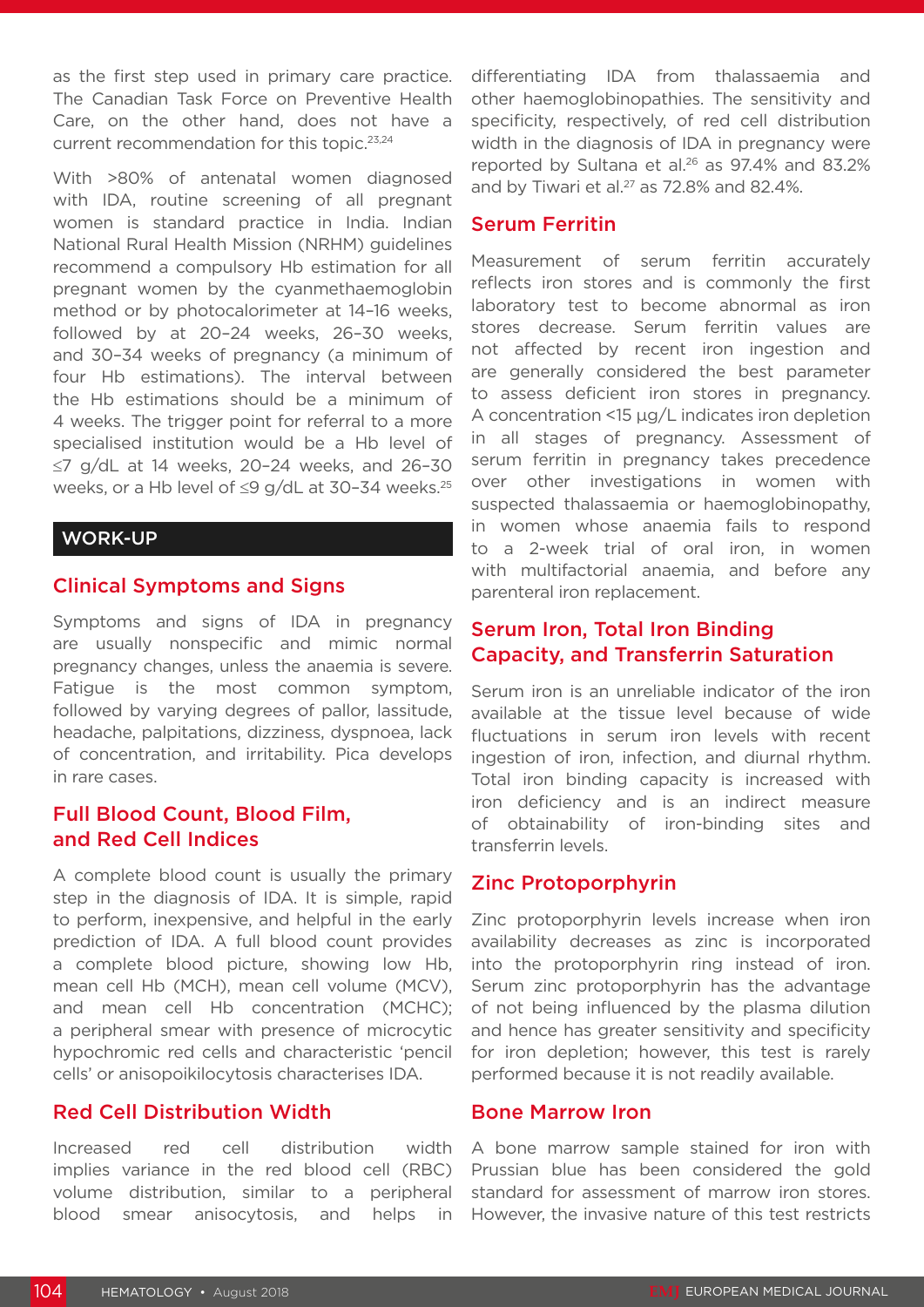its use to the most complicated cases, in which the underlying cause of anaemia cannot be identified by simpler means.

### A Trial of Iron Therapy

A trial of iron therapy has simultaneous diagnostic and therapeutic applications in IDA. Microcytic hypochromic anaemia can be assumed to be due to iron deficiency until proven otherwise. A rise in Hb level, if demonstrable by 2 weeks, confirms iron deficiency and is both cost and time-effective. If the patient is at high risk of haemoglobinopathy and the status is unknown, they can be evaluated with ferritin and iron therapy can be started while screening is being performed. If there has been no improvement in Hb by 2 weeks, referral should be made to more specialised centres to consider other causes of anaemia.

WHO and CDC technical quidance is that, in the absence of infection, measuring serum ferritin or serum transferrin receptor in association with Hb provides the best assessment of iron status in the general population.<sup>28</sup> However, in low-resource settings like India, the majority of these tests are either not easily affordable or not available. Therefore, the RBC indices hold great value for primary diagnosis, which can reduce unnecessary investigative costs. Of all the available indices, the Meltzer index (MCV:RBC ratio) has been shown to be the most reliable indicator with the highest sensitivity.<sup>29</sup>

According to Indian National Rural Health Mission guidelines,<sup>25</sup> management of IDA in pregnancy includes:

- **>** Hb estimation by cyanmethemoglobin method using a semiautoanalyser or photocalorimeter, which is mandatory in all institutions.
- **>** Peripheral smear, MCV:RBC ratio, serum iron binding capacity, and Hb electrophoresis performed in medical colleges, District Headquarter hospitals, and other secondary care institutions with facilities for these tests.
- **>** Urine assessment for albumin, sugar, and deposits, and a urine culture if pus cells are detected, to rule out refractory anaemia.

# Supplementation and Prophylaxis

All antenatal women must be given advice for dietary modification to improve iron content and its absorption. Iron-rich food items include meat from cattle, fish, and poultry, and legumes and green leafy vegetables. The recommended dietary intake of iron in the second half of pregnancy is 30 mg. Absorption of iron increases 3-fold by the third trimester and the requirement increases from 1–2 mg to 6 mg per day.30 This increase cannot be taken care of by dietary modification alone and hence results in anaemia during pregnancy in many women. The WHO strongly recommends daily oral iron and folic acid supplementation as a part of antenatal care to reduce the risk of low birth weight babies, maternal anaemia, and iron deficiency. The International Nutritional Anemia Consultative Group (INACG), as well as the WHO, recommends that 60 mg elemental iron has to be given as prophylaxis to all antenatal women in countries where the prevalence of anaemia is  $>40\%$ <sup>1</sup>

In the UK and Australia, routine administration of iron supplementation to all pregnant women is not recommended. However, in India, where prevalence is as high as 58%, the Ministry of Health and Family Welfare (MOHFW) recommends iron supplementation in the form of 100 mg elemental iron for 100 days along with 500 μg of folic acid starting from 14–16 weeks. However, the problem with 100 mg elemental iron compared to 60 mg is increased incidence of gastrointestinal side effects like nausea, vomiting, and constipation. For nonanaemic patients with iron deficiency, the dose can be as low as 20–60 mg.

According to a recent Cochrane review,<sup>31</sup> iron supplementation reduces the risk of anaemia in full-term mothers by 70% and the risk of iron deficiency by 57%. However, there was no significant effect on preterm birth and neonatal death. The fetus is relatively protected from the effects of iron deficiency by upregulation of placental iron transport proteins.<sup>31</sup> To improve acceptability of adherence to supplementation, a behavioural change communication strategy should be implemented to communicate the benefits of oral iron supplementation. This is consolidated by the provision of an information leaflet in the patient's language in the UK.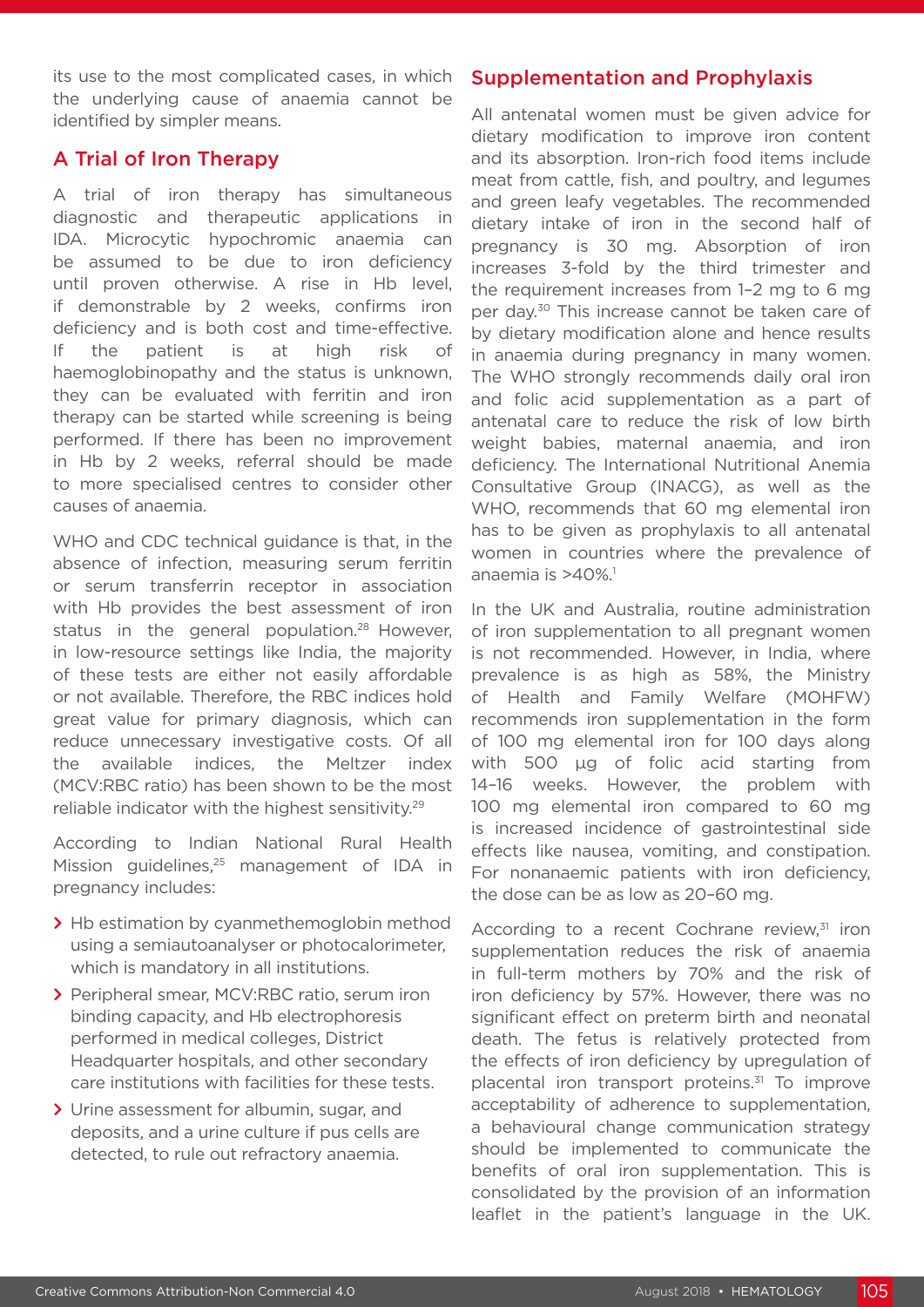Table 1: Elemental iron content and dose per tablet of oral iron preparations.

| Iron salt                | Dose per tablet | Elemental iron |
|--------------------------|-----------------|----------------|
| Ferrous sulphate         | 300 mg          | 60 mg          |
| Ferrous sulphate (dried) | 200 mg          | 65 mg          |
| l Ferrous fumarate       | 322 mg          | 100 mg         |
| Ferrous gluconate        | 300 mg          | 35 mg          |
| Ferrous succinate        | 100 mg          | 35 mg          |

In India, nutrition counselling is provided at antenatal check-ups during the monthly village health and nutrition day. Accredited social health workers are given incentives for providing iron folic acid supplements to patients at their doorstep.

The available ferrous salts include ferrous fumarate, ferrous sulphate, ferrous gluconate, and succinate. The amount of elemental iron varies in each salt and hence the number of tablets to be taken daily varies; for instance, if a woman takes ferrous gluconate she needs to take two tablets per day, as compared to ferrous sulphate or ferrous fumarate (one tablet per day), as shown in Table 1.

Oral iron supplementation should be taken on an empty stomach along with vitamin C-containing food items and women should be informed not to have tea, coffee, or antacids when taking iron tablets.

Supplementation with oral iron is continued for 3 months, and a therapeutic dose of iron is started if the anaemia is not corrected. In populations with endemic hookworm (a prevalence of ≥20–30%), antihelminthic therapy should be given to any patient with severe anaemia because treatment is safer and cheaper than diagnosing a hookworm infection. After the first trimester, mebendazole or albendazole can be safety administered to pregnant women. In India, all pregnant women are given one tablet of 400 mg albendazole at 14–16 weeks. In malaria endemic areas, provision of iron folic acid supplementation should be implemented in addition to measures for prevention, diagnosis, and treatment of malaria.<sup>32</sup>

#### TREATMENT

National Institute for Health and Care Excellence (NICE), British Society of Haematology (BSH), and Australian Guidelines all recommend a trial of oral iron for 2 weeks in women diagnosed with anaemia during the antenatal period.<sup>4</sup> This treatment can be started at the community level and an adequate rise in Hb is considered to be diagnostic of IDA.21,22,34 If the haemoglobinopathy state is unknown, iron therapy should be started and a haemoglobinopathy screen should be organised simultaneously. Duration of therapy should be the time until the patient's Hb rises to normal and then a further 3 months or until 6 weeks postpartum in order to replenish stores. If Hb is <10 g/dL in the postpartum period, 100–200 mg elemental iron should be given for a further 3 months. Nonanaemic iron-deficient women should be given 65 mg elemental iron and Hb test should be repeated after 8 weeks.

Supplementation compliance has to be ensured in patients. For example, women should be asked about the colour of their stools, which should be black while on oral iron treatment, or they can be asked to return the empty supplement packaging. Gastrointestinal side effects can be as high as 40% with oral iron therapy, and include nausea and vomiting, constipation, and diarrhoea. Particularly if the mother is near term, the indications of referral to secondary care in the UK are:

- **>** No rise in Hb during 2 weeks of treatment.
- **>** Hb <7 g/dL.
- **>** Symptoms of iron supplementation.
- **>** >34 weeks into pregnancy.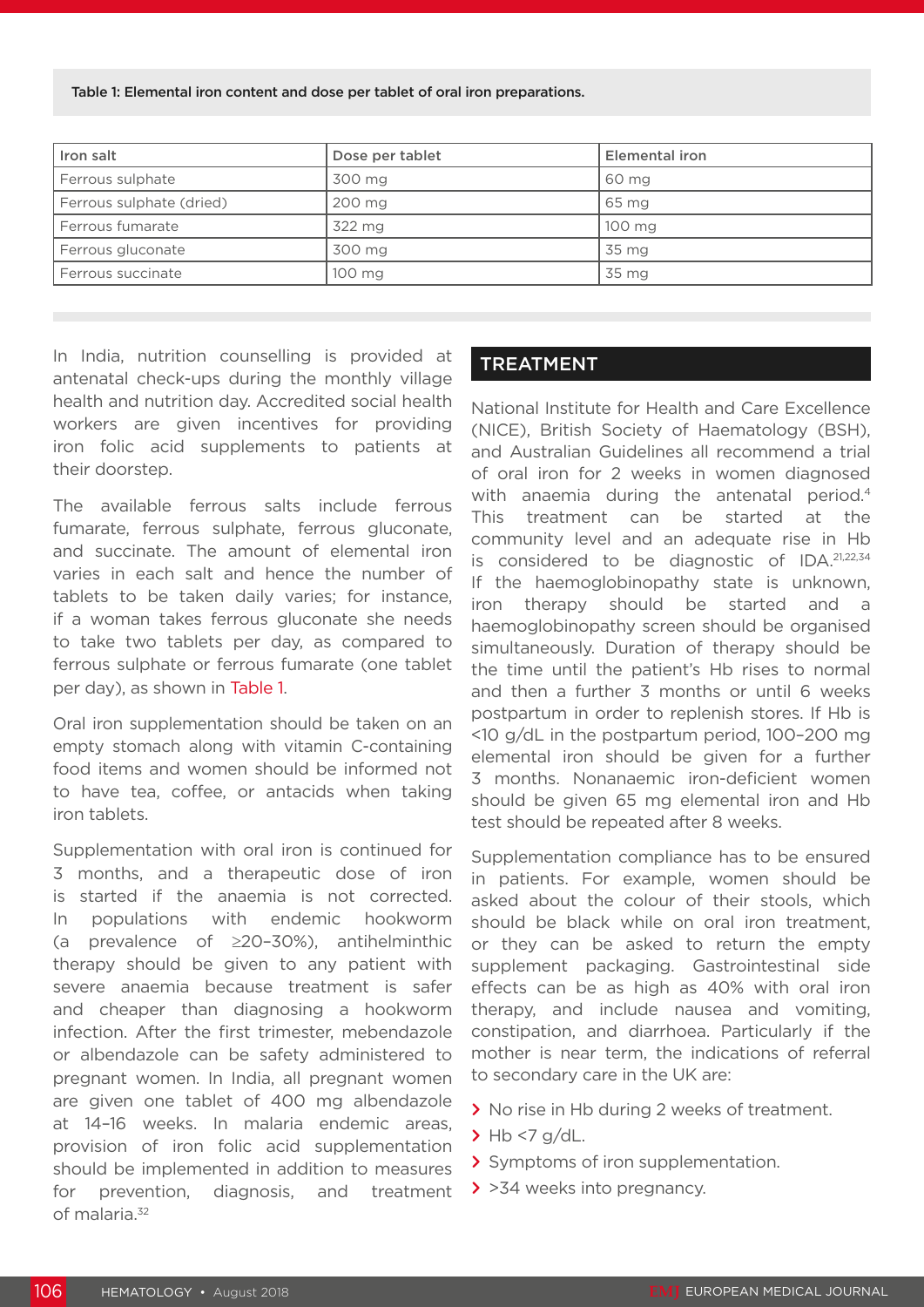Absorption of oral iron can be increased by taking a source of vitamin C along with the supplement on an empty stomach. Parenteral iron should be considered from the second treatment month onwards in patients with:

- **>** Severe gastrointestinal side effects.
- **>** Intolerance to oral iron malabsorption.
- **>** IDA unresponsive to oral iron.
- **>** Absolute noncompliance, particularly if mother is near term.

Among the various parenteral iron preparations, iron carboxymaltose is the most preferred drug, and there is no need to give a test dose because it is rarely associated with anaphylaxis. This drug can be given as total drug infusion and is available at the concentration of 50 mg/mL of elemental iron. The dose is calculated on the basis of pre-pregnancy or booking weight, aiming for a target Hb of 11 g/dL.

Infused over 15 minutes, 1,000 mg in 20 mL is diluted in 250 mL of 0.9% sodium chloride. The patient is observed for 30 minutes after administration and oral iron is avoided for

the next 5 days. Hb testing is repeated after 2–3 weeks and a second dose can be planned if required. A single dose should not exceed 1,000 mg of iron per week. A general practitioner has to be notified if continued iron therapy is needed.

In India, oral iron therapy is initially trialled in all women with Hb  $\leq$ 9 g/dL. In patients with Hb 7–9 g/dL, parental iron should be considered after 32–34 weeks for an early rise, ensuring 100% compliance. In patients with Hb <7 g/dL, parenteral iron should be considered. The government of India recommends the use of intravenous iron sucrose since it is available readily and cheaper than alternatives.<sup>26</sup> It is available at a concentration of 20 mg/mL and is given as a slow intravenous injection of 100 mg or infusion of 200 mg. The U.S. Food and Drug Administration (FDA) approves a maximum dose of parenteral iron of 600 mg per week. Unlike ferric carboxymaltose, it cannot be given as a total dose infusion. Contraindications for parenteral iron are hypersensitivity to iron or any cause other than IDA.



#### Figure 1: Management of iron deficiency anaemia in pregnancy in accordance to Royal College of Obstetricians and Gynaecologists (RCOG) Green-top Guidelines.

Hb: haemoglobin; IDA: iron deficiency anaemia.

*Adapted from Blood Transfusion in Obstetrics: Green-top Guideline No. 4731*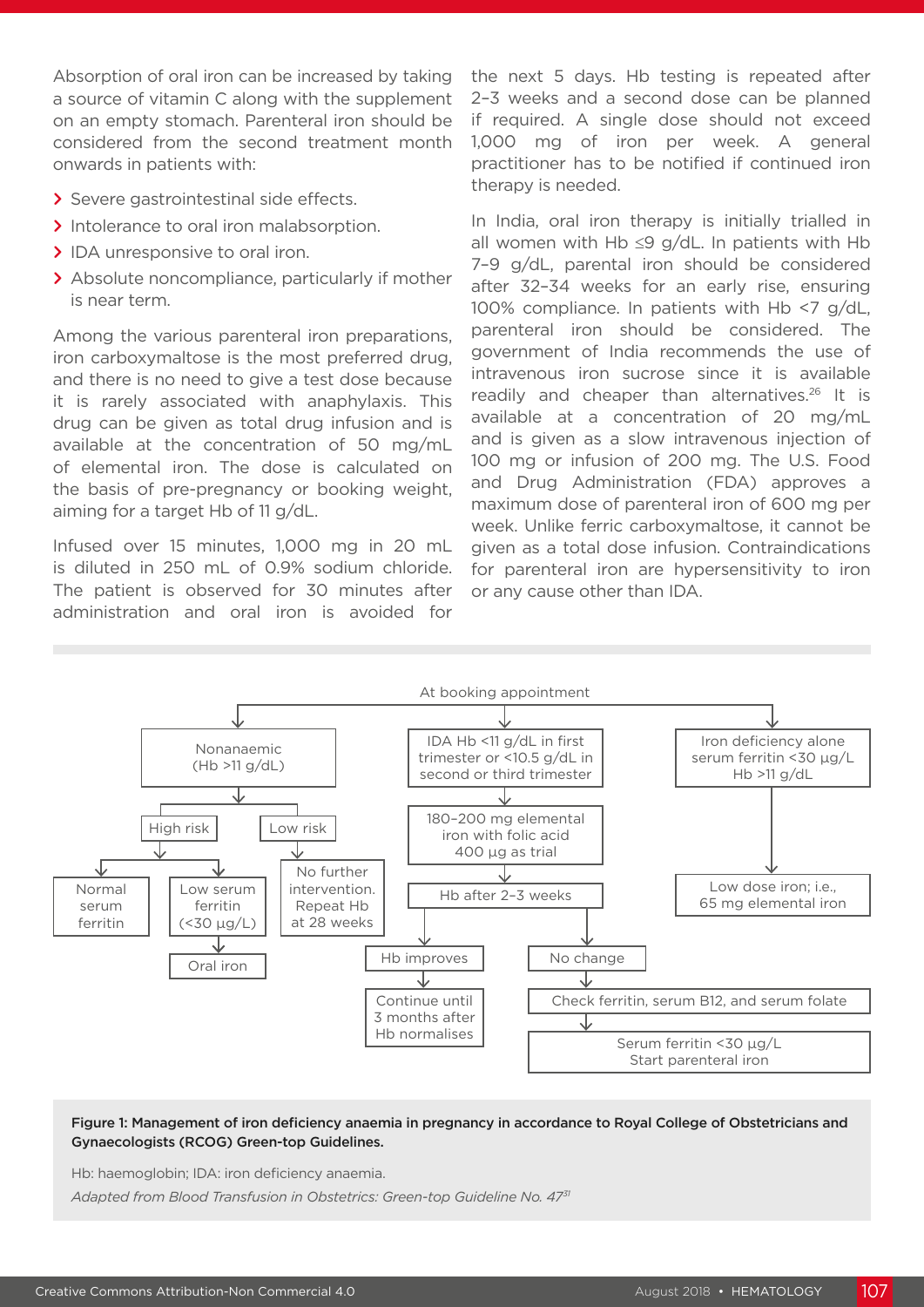Among intramuscular preparations, the only one available in the UK is low molecular weight iron dextran. In India, the most popular iron preparation is iron sorbitol citrate complex; however, these injections tend to be painful and cause permanent skin staining. Their use is therefore generally discouraged and no longer recommended in the UK. If one is to be given, the Z-track injection technique should be used.

Women who are still anaemic at the time of birth may require additional precautions, such as:

- **>** Birth in a hospital setting.
- **>** Group and save of blood.
- **>** Active management of the third stage.
- **>** A plan to deal with postpartum haemorrhage.

The need for blood transfusion can arise in the following situations:

- **>** Severe anaemia in the last trimester for immediate improvement in Hb status.
- **>** Severe anaemia with signs of cardiac failure or hypoxia.
- **>** Haemoglobinopathy or bone marrow failure syndromes.
- **>** Acute haemorrhage: if Hb <6 g/dL or if the patient becomes haemodynamically unstable due to ongoing haemorrhage.

The recent Royal College of Obstetricians and Gynaecologists (RCOG) (Figure 1) blood

transfusion guideline $33$  recommends blood transfusion in labour or the immediate postpartum period if Hb is <7 g/dL. In Western countries, provision of cell salvage should be considered at the time of caesarean section.

#### **CONCLUSION**

IDA during pregnancy continues to be a major health problem in the developing world. This warrants certain steps at the individual and community levels, such as education of pregnant women about anaemia, its causes, and health implications. Nutritional education, with a special emphasis on strategies based on locally available foodstuffs, administration of appropriate iron and folate supplements while ensuring maximum compliance, treatment of chronic disease like malaria deworming, and universal antenatal care to pregnant women will help in combatting this serious health hazard. Long-term governmental policies should be directed towards formulation of effective plans to eradicate anaemia in children and adolescent girls. Owing to the significant heterogeneity in screening, diagnosis, and treatment of IDA across nations, more research is needed to understand the clinical effects of routine screening, the ideal screening tools, and the most effective treatment of IDA during pregnancy.

#### **References**

- 1. World Health Organization. Haemoglobin concentrations for the diagnosis of anaemia and assessment of severity. Vitamin and Mineral Nutrition Information System. 2011. Available at: http://www.who.int/ vmnis/indicators/haemoglobin/en/. Last accessed: 14 June 2018.
- 2. Centers for Disease Control (CDC). CDC criteria for anemia in children and childbearing-aged women. MMWR Morb Mortal Wkly Rep. 1989;38(22):400-4.
- 3. Institute of Medicine (US) Committee on the Prevention, Detection, and Management of Iron Deficiency Anemia Among U.S. Children and Women of Childbearing Age, "Iron deficiency anemia: Recommended guidelines for the prevention, detection, and management among US children and women of

childbearing age," (1994) Earl R, Woteki CE (eds.), Washington (DC): National Academies Press.

- 4. Pavord S et al.; British Committee for Standards in Haematology. UK guidelines on the management of iron deficiency in pregnancy. Br J Haematol. 2012;156(5):588-600.
- 5. Ezzati M et al. Comparative Risk Assessment Collaborating Group. Selected major risk factors and global and regional burden of disease. The Lancet. 2002;360(9343):1347-60.
- 6. Trumbo P et al. Dietary reference intakes: Vitamin A, vitamin K, arsenic, boron, chromium, copper, iodine, iron, manganese, molybdenum, nickel, silicon, vanadium, and zinc. J Am Diet Assoc. 2001;101(3):294-301.
- 7. Valore EV, Ganz T. Posttranslational processing of hepcidin in human

hepatocytes is mediated by the prohormone convertase furin. Blood Cells Mol Dis. 2008;40(1):132-8.

- 8. Stevens GA et al.; Nutrition Impact Model Study Group (Anaemia). Global, regional, and national trends in haemoglobin concentration and prevalence of total and severe anaemia in children and pregnant and non-pregnant women for 1995-2011: A systematic analysis of populationrepresentative data. Lancet Glob Health. 2013;1(1):e16-25.
- 9. Mei Z et al. Assessment of iron status in US pregnant women from the National Health and Nutrition Examination Survey (NHANES), 1999- 2006. Am J Clin Nutr. 2011;93(6): 1312-20.
- 10. Barroso F et al. Prevalence of maternal anaemia and its predictors: